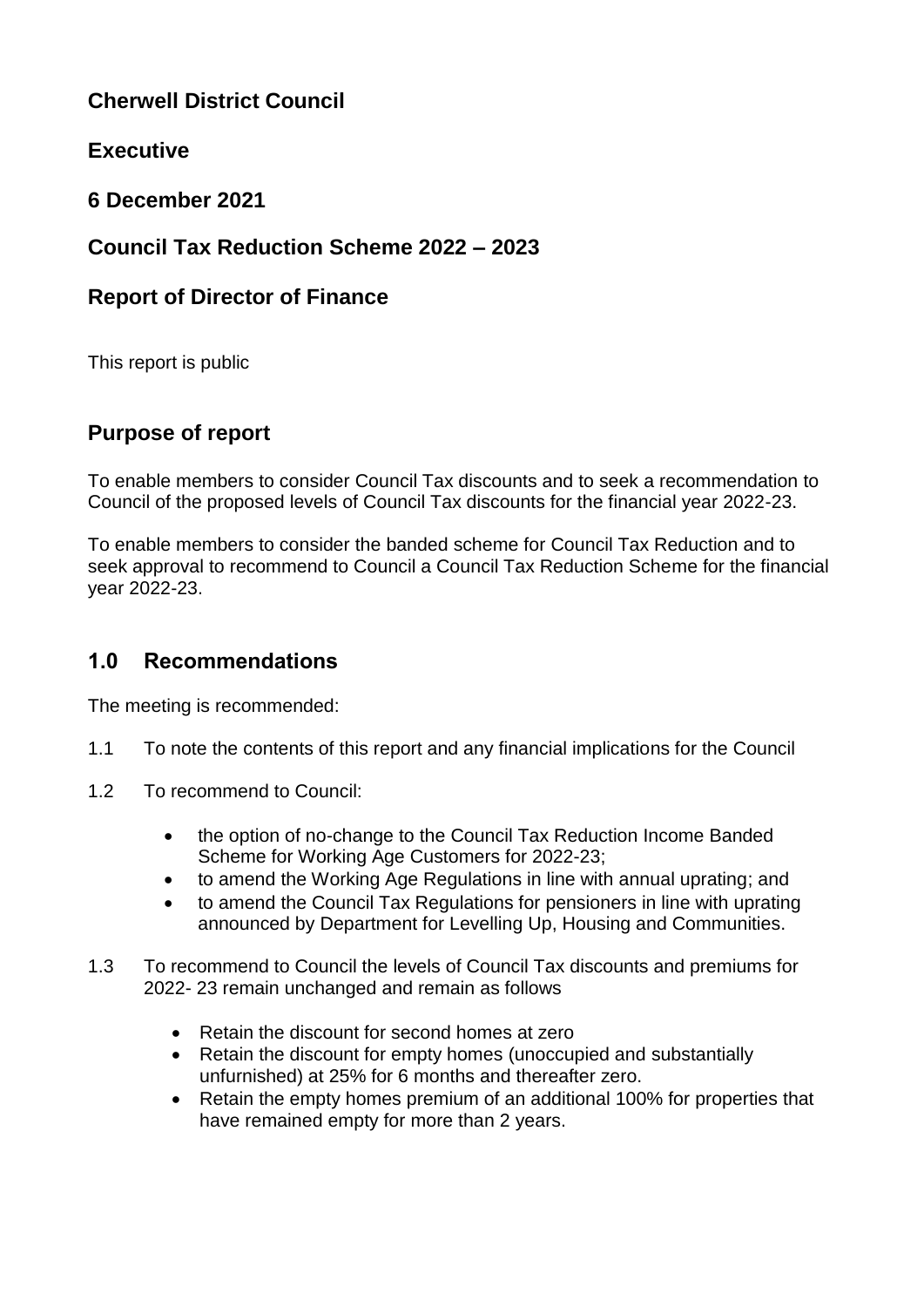### **2.0 Introduction**

- 2.1 The Council Tax Reduction caseload has been monitored and there has been an increase in the number of live cases. In June 2020 the caseload was 6,573, in June 2021 the caseload was 6,743 and by November 2021 the caseload position had reduced to 6,562
- 2.2 The scheme for pensioners is set nationally and pensioners have not seen any change to the support they can receive.

# **3.0 Report Details**

### **Council Tax Reduction**

- 3.1 Since the introduction of the Council Tax Reduction Scheme (CTRS) the landscape has drastically changed. Universal Credit is based on real time information which means that any change in income generates a change in Council Tax Reduction through data files received directly from the Department for Work and Pensions. Residents were therefore, receiving multiple bills and letters during the year making the process a poor user experience and making budgeting very difficult.
- 3.3 In December 2019 the Council agreed a move to a new income banded scheme for those of working age. The scheme assesses the maximum level of Council Tax Reduction based on the net income of the applicant and household members, the main principles of the scheme are as follows:
	- If the applicant or partner is in receipt of one of the main passported benefits (Income Support, Job Seeker's Allowance Income Based and Income Related Employment and Support Allowance or receiving War Widows or War Disablement Pensions) they will automatically be placed in the highest band of the scheme and will receive 100% support.
	- Working age households will receive a discount, depending on their level of income and the band that they fall into.
	- Under this scheme, as part of our ongoing commitment to support disabled people, we will continue to disregard Disability Living Allowance, Personal Independence Payments, War Disablement Benefits and will also continue to disregard Child Benefit and child maintenance.
	- As highlighted earlier in this report the introduction of Universal Credit and Real Time Information files means that customers can experience frequent changes in their Council Tax Reduction which in turn impacts on the amount of Council Tax payable. This makes budgeting for households more of a challenge and is impacting on our ability to collect Council Tax.
	- Continuing with the banded scheme will remain simpler for residents to understand and any future changes to the value of awards can be achieved by simply adjusting the banding thresholds. This will also mean that residents will experience less change in their Council Tax Reduction and will reduce the number of letters and Council Tax demands.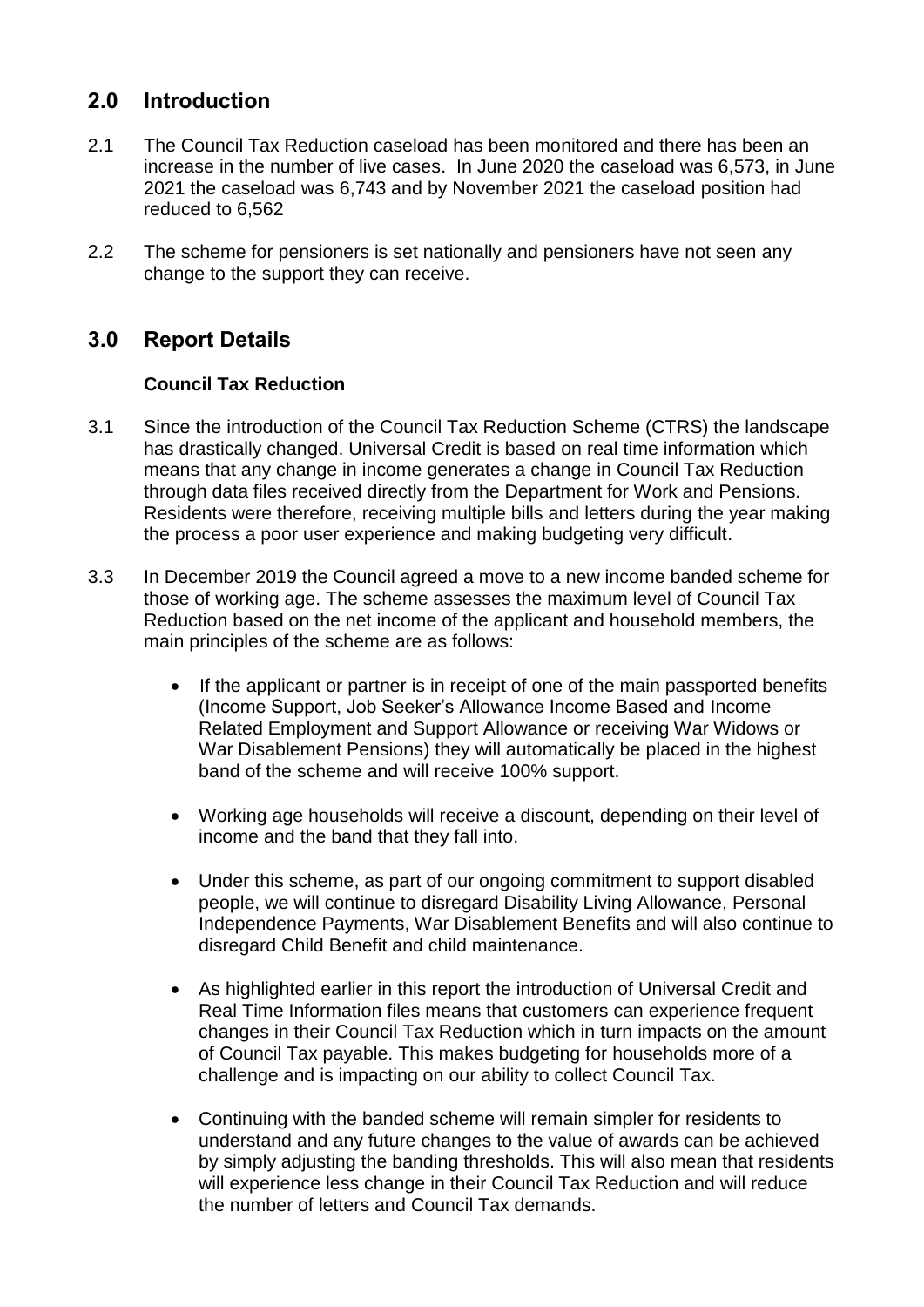3.4 The new scheme was introduced from April 2020 following a period of consultation and engagement. In general, it has been well received with limited contact from customers affected by the change.

#### **Council Tax discounts**

- 3.5 The Local Government Finance Act 2012 also abolished certain exemptions with effect from 1 April 2013 and replaced them with discounts which can be determined locally.
- 3.6 Council determined that furnished chargeable dwellings that are not the sole or main residence of an individual (i.e. second homes) should not receive a discount. At the time of writing this report there were 483 in this category
- 3.7 Council also determined that the discount in respect of unoccupied and substantially unfurnished properties should be reduced to 25% for a period of six months and thereafter to zero. At the time of writing this report there were 552 in this category.
- 3.8 Council further exercised its discretion to determine that chargeable dwellings which are vacant and undergoing major repair work to render them habitable should be given a discount of 25% for a period of 12 months. At the time of writing this report there 44 in this category.
- 3.8 Prior to 1 April 2013 billing authorities could charge up to a maximum of 100% council tax on dwellings that have been empty for more than two years. From April 2013 local authorities were given the powers to charge a premium of up to 50% of the council tax payable. New legislation was introduced in April 2019 which allows for 100% premium. At the time of witing this report there are 123 properties being charged the additional premium.

### **4.0 Conclusion and Reasons for Recommendations**

4.1 The current scheme is understood by customers and has enabled them to budget for their council tax payments. One of the main advantages of the banded scheme is that it reduces the number of changes that the customer will experience enabling more effective personal budgeting. A revision to the scheme would yield a limited financial benefit to the Council but would increase the customer's council tax payable. There is still a degree of financial uncertainty for some customers and in the current financial climate the existing scheme should be retained.

### **5.0 Consultation**

Budget Planning Committee considered the scheme at its meeting on  $13<sup>th</sup>$  July 2021 and recommended that the scheme remain unchanged for 2022/23.

### **6.0 Alternative Options and Reasons for Rejection**

6.1 The alternative option is to undertake a review of the current CTRS but paragraph 4.1. explains the rationale for not taking this course of action.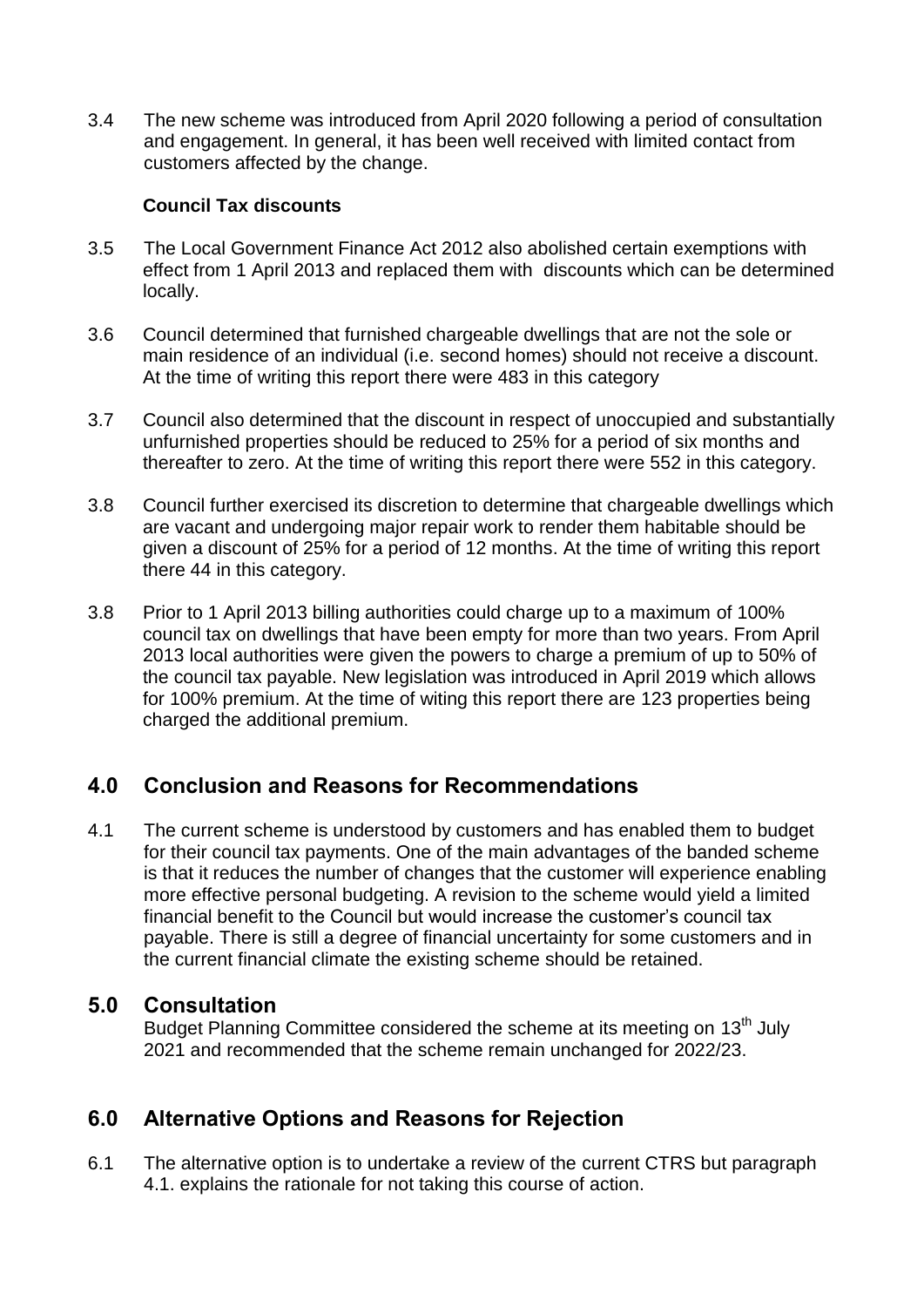### **7.0 Implications**

#### **Financial and Resource Implications**

7.1 The MTFS has assumed the current scheme will be retained. Any changes to the existing caseload will be accommodated as part of the budget process with final estimates included in the annual council tax base calculation.

Comments checked by: Michael Furness, Assistant Director of Finance, 01295 221845, [michael.furness@cherwell-dc.gov.uk](mailto:michael.furness@cherwell-dc.gov.uk)

### **Legal Implications**

7.2 The Council is required to review its Council Tax Reduction Scheme on an annual basis and if it determines to make changes then it must consult on the revised scheme. Failure to do so would adversely affect the reputation of the Council and would have a financial implication for residents as well as exposing the Council to potential challenge for failing to comply with the legislative requirements of the Local Government Finance Act 1992. The Council is considered to have complied with the relevant statutory provisions when the scheme was introduced therefore, maintaining the status quo does not have any legal implications

Comments checked by: Christopher Mace, Solicitor 01295 221822, [Christopher.mace@cherwell-dc.gov.uk](mailto:Christopher.mace@cherwell-dc.gov.uk)

### **Risk Implications**

7.3 There are no risk implications. If any, they will be managed as part of the operational risk register for the service and escalated as and when necessary to the leadership risk register.

Comments checked by: Louise Tustian, Head of Insight and Corporate Programmes, 01295 221786, [louise.tustian@cherwell-dc.gov.uk](mailto:louise.tustian@cherwell-dc.gov.uk)

### **Equalities and Inclusion Implications**

7.4 There have been no changes to the scheme we are adopting as it follows the same policy, no ECIA required if the proposal is accepted.

Comments checked by: Emily Schofield Acting Head of Strategy 07881 311707 [emily.schofield@cherwell-dc-gov.uk](mailto:emily.schofield@cherwell-dc-gov.uk)

### **Sustainability Implications**

7.5 There are no sustainability issues

Comments checked by: Sarah Gilbert Climate Action Team Leader [sarah.gilbert@cherwell-dc.gov.uk](mailto:sarah.gilbert@cherwell-dc.gov.uk)